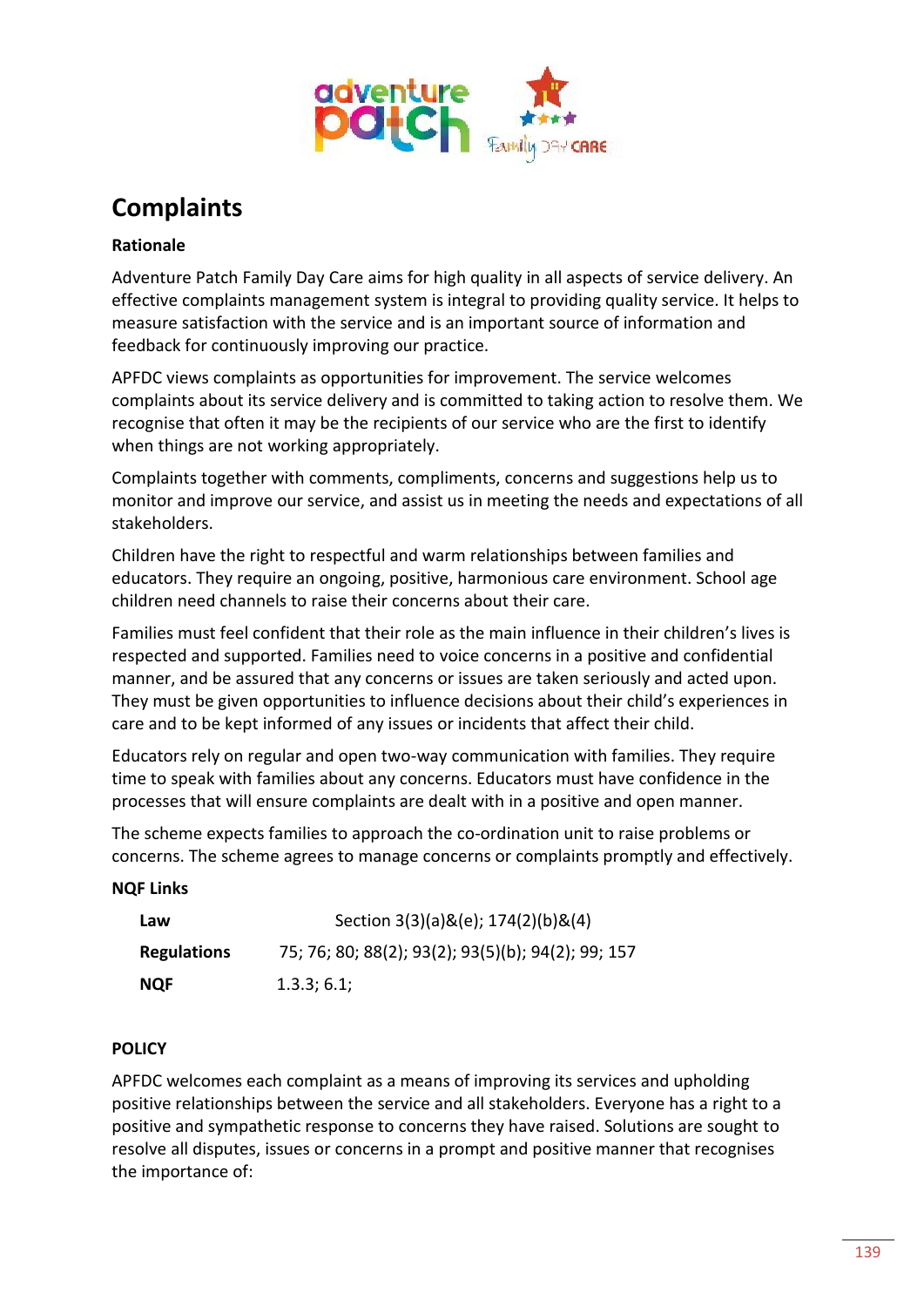- Procedural fairness and natural justice;
- Ethical conduct:
- A scheme culture free from discrimination and harassment;
- The opportunity for review and further investigation.

## **PROCEDURE**

#### *Making a complaint*

All families are provided with clear written guidelines detailing complains procedure. This is included in the parent information handbook provided to all families on registration with the service.

Families may raise their complaint directly with their child's educator, with scheme staff or with appropriate staff in Blackmans Bay Childrens Services.

Families and children will be surveyed regularly to provide an opportunity to identify areas of concern, or ways in which the service could be improved along with areas of strength.

The scheme will provide various means for input such as direct feedback to educators, email surveys, invitations to special or social events, advisory committees etc.

Educators will discuss complaints procedures with school aged children and encourage them to raise any issues they have. Children's complaints will be taken seriously and resolutions will be sought.

The parent information handbook will include up-to-date contact details of the regulatory authority. These are also displayed in the reception area of the scheme office.

All educators must have a copy (hard or digital) of the Education and Care Services National Law Act 2010 and Education and Care National Regulations available to families to read at any time.

## *Dealing with Complaints*

All complaints or grievances will be dealt with promptly and confidentially in a manner that:

- Values the opportunity to be heard;
- Promotes conflict resolution;
- Encourages the development of harmonious partnerships;
- Ensures that conflicts and grievances are mediated fairly; and
- Is transparent and equitable.

Where possible the complaints will be dealt with on the spot by the child's educator as this person has the closest relationship with the family. If the complaint is an issue that the educator considers outside his or control or the family does not wish to share with the educator, the family can raise their concerns with the scheme co-ordination unit to be resolved.

Educators and co-ordination unit staff will always support a family that raises and issue of concern, and explain why they appreciate the opportunity to improve the service or to rectify a mistake.

All confidential conversations and discussions with families will take place away from children, other families and educators or staff who are not involved.